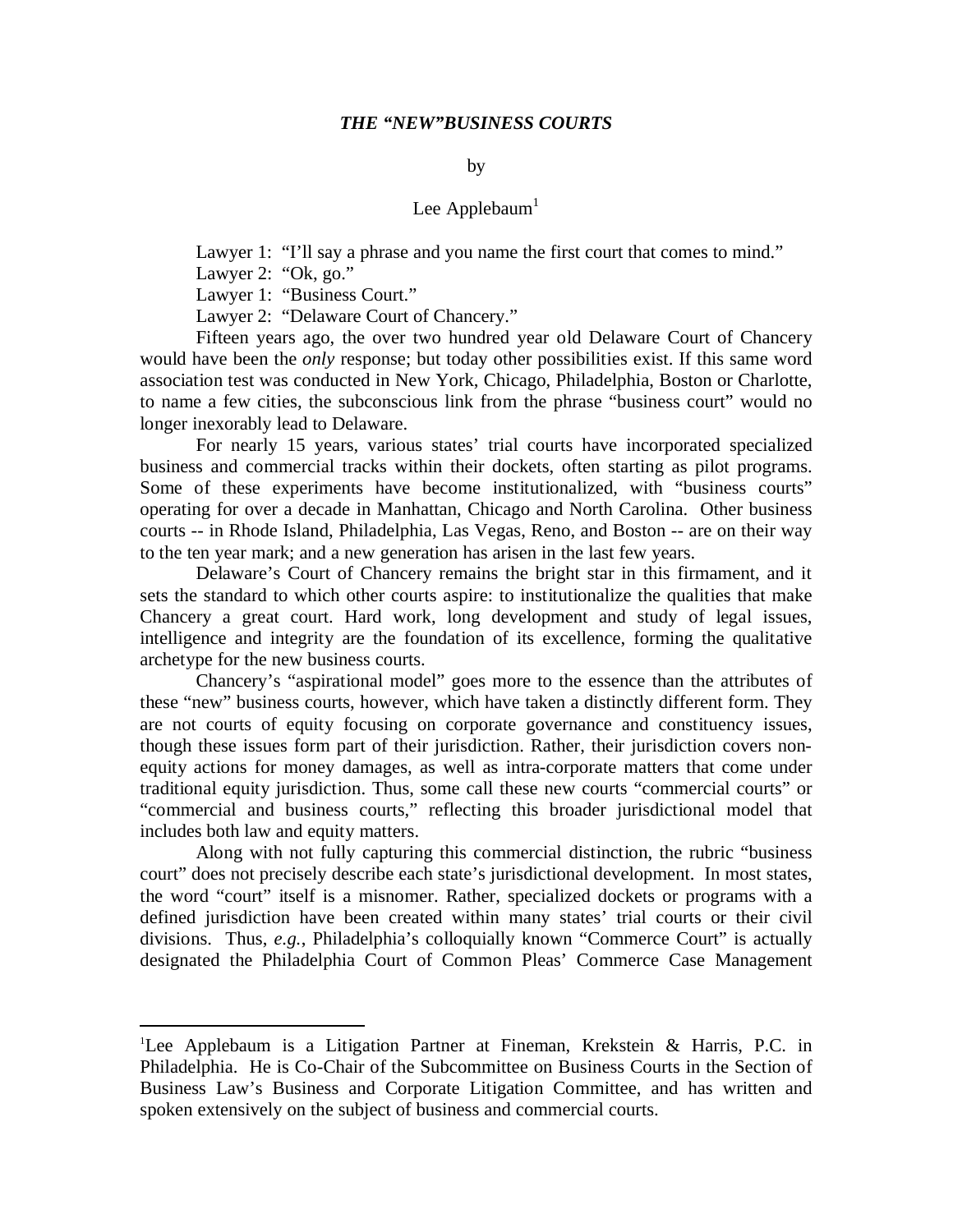Program; a case track created by an administrative order assigning two (later three) judges to hear a specific subset of cases taken from the trial court's general docket.

Whatever the name, manner of creation, or breadth as a program or court division, however, the new business courts have one central common ground: a specific set of judges, assigned to hear a body of business and commercial cases, individually handling a case from beginning to end.

# *Why Business Courts Now?*

The modern business courts' popular history goes something like this.

In some significant part, the business court phenomenon arose because business litigants and their counsel wanted to avoid court – more specifically state trial courts. In the early 1990s, commercial litigants' frustration independently reached boiling points in, at least, New York City and Chicago. Unlike federal courts, cases were placed in master calendar systems with the possibility of multiple judges handling different aspects of the same case as the litigation wended its way through the system. This limited optimal case management, and it also limited the development of judicial expertise in the procedural and substantive aspects of commercial and business disputes. Many believed, whether true or not, that this led to an unpredictable, uninformed and unreliable process. Doubt and disrespect were said to be evidenced by lawyers advising their clients to litigate in other venues if at all possible.

In 1993, New York City and Chicago began pilot programs assigning business and commercial disputes to an individual judge for a case's duration. In New York, this has become known as the New York County Supreme Court's Commercial Division, and in Chicago it is the Circuit Court of Cook County Law Division's Commercial Calendar. Even earlier, in 1990, California's State Bar established an ad hoc committee to study the creation of specialized business courts. That effort ended in 1997, with California eventually opting to create pilot programs to address varied forms of complex litigation, whether or not involving business or commercial law, *i.e.*, California created a specialized case management court rather than a specialized subject matter court. This article focuses solely on those jurisdictions taking the specialized business court route.

As of today, post-1993 business courts are located chiefly on the East Coast, from Maine to Florida. There is some form of business court statewide, county specific or in a major city in Maine, Rhode Island, Massachusetts, New York State, New Jersey, Pennsylvania, Delaware, Maryland, North Carolina, South Carolina, Georgia and Florida. Other business courts are located in Chicago, Reno, Las Vegas, Honolulu and Eugene; and business courts are or have been the subject of serious study and effort in at least Colorado, Michigan, Ohio and Wisconsin.

## *Are These "New" Courts Simply Imitating Delaware's "Original" Business Court?*

The Delaware Court of Chancery is a trial court of equity. During the last 100 years, it has been arguably the Nation's leading trial court on issues of corporate governance; and it remains pre-eminent -- or at least penultimate in pre-eminence to Delaware's Supreme Court – on corporation law. It has, however, no historical jurisdiction over commercial disputes at law solely involving money damages. Rather, multi-million dollar contract or tort actions involving Delaware corporations, litigated in Delaware state court, historically are heard in Delaware's Superior Court, not Chancery.

The distinct commercial and business court models first witnessed in New York City and Chicago are quite different from the Chancery Court model. However, because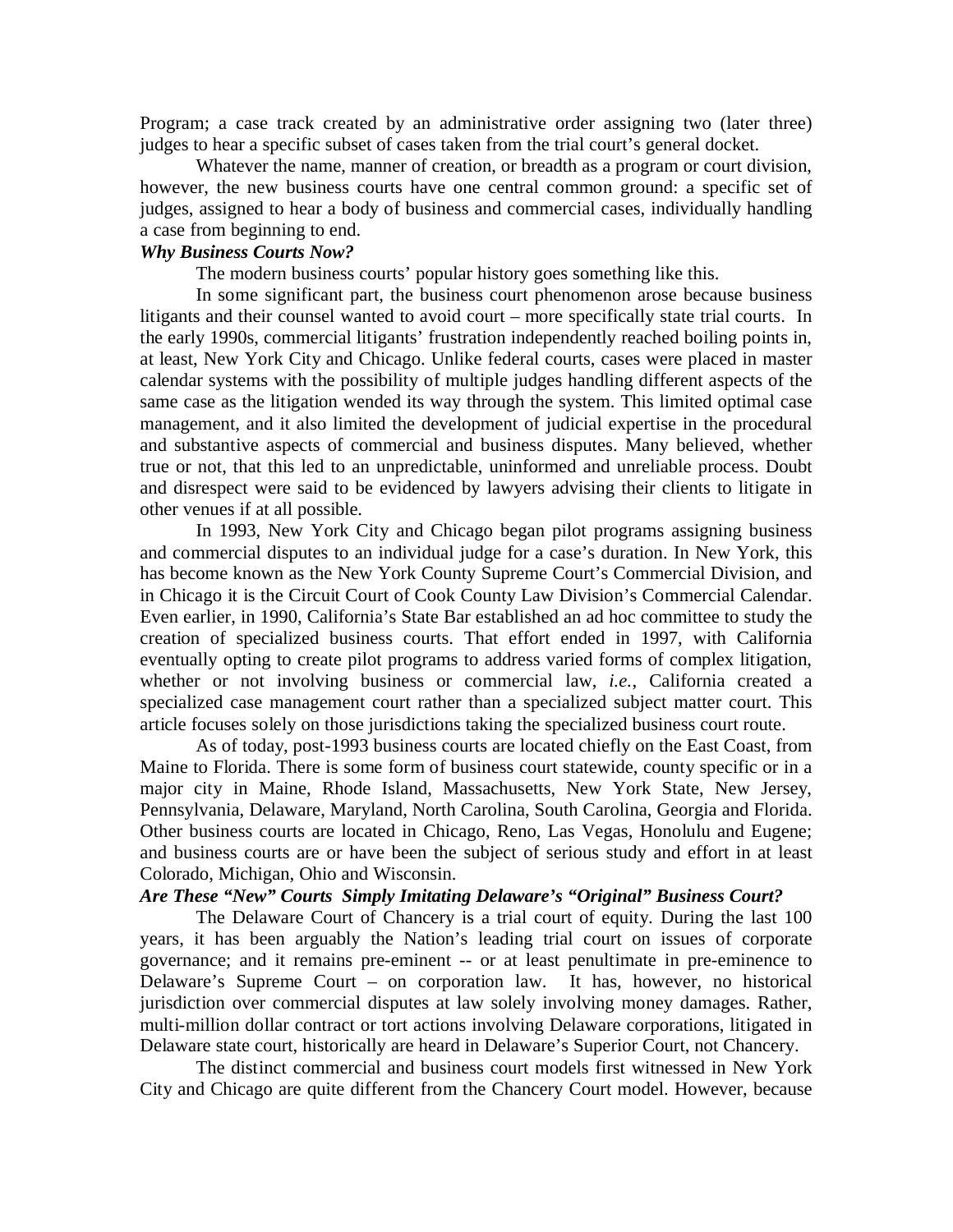the Circuit Court of Cook County retains a separate Chancery Division which also hears business cases, this somewhat limits the jurisdictional scope of the Law Division's "Commercial Calendar." Thus, we'll begin the discussion of new business courts with New York's Commercial Division; a model that includes both law and equity cases, unlike the Court of Chancery (equity only) or Cook County Law Division (law only).

The New York Supreme Court's Commercial Division, which now operates in 10 counties or judicial districts, has a broad jurisdictional model. This is not only because it includes both law and equity cases, but because of the quantity and types of cases it hears. Assuming that a jurisdictional minimum amount in dispute is met, the Commercial Division entertains cases that fall within a specified list of business and commercial case types. There is no express requirement that a case falling within this jurisdictional list must be complex in nature to find its way into the Commercial Division; the case must simply be one among delineated categories of business or commercial disputes. Each case is then assigned to an individual judge from beginning to end.

A different, more selective, model was adopted for the North Carolina Business Court, another of the seminal "new" business courts. As in New York, North Carolina's Business Court is designed to have a single judge hear business and commercial disputes, at equity or law, from beginning to end. However, as originally established in 1995, there were no presumptive case categories defining its jurisdiction; rather, the North Carolina Business Court would only hear business and commercial cases if those cases were *complex*. The Court's protocols set forth criteria as to what made a case complex, along with a judicial gatekeeping mechanism for case selection, which was necessarily more subjective than New York's broad jurisdiction model.

North Carolina's jurisdiction has subsequently been amended to include certain specific categories of cases to be presumptively included on the Business Court's docket, including technology based disputes; but a large swath of unlisted case types must still meet the complexity requirement to find their way into North Carolina's Business Court. By its nature, there will be less cases in such a business court; but those should all be complex cases, providing the Business Court judges with an equally demanding individual case load as those found in broad jurisdiction courts like New York's Commercial Division with a greater variety of case types.

The broad jurisdiction model that defines jurisdiction by case type has been followed in Philadelphia, Rhode Island, Massachusetts, Orlando, Miami and Tampa. Chicago's Commercial Calendar uses a similar standard. The complex business dispute model has been adopted in Maryland, Las Vegas, Reno, Atlanta and Pittsburgh. None of the new business courts follow an equity only model as found in the Delaware Court of Chancery.

Most recently, Maine's newly implemented Business and Consumer Docket provides its designated judges with the gatekeeping function as to what cases come within its specialized program; and there will likely be a flexible evolution to shaping that court's jurisdiction. The focus is on claims involving "matters of significance to the transactions, operations or governance of a business entity and/or the rights of a consumer arising out of transactions or other dealings with a business entity," and that "the case requires specialized and differentiated judicial management." Eugene, Oregon's Commercial Court includes a long list of permissible case types (including types going beyond most business court jurisdictional lists), but leaves the decision on whether to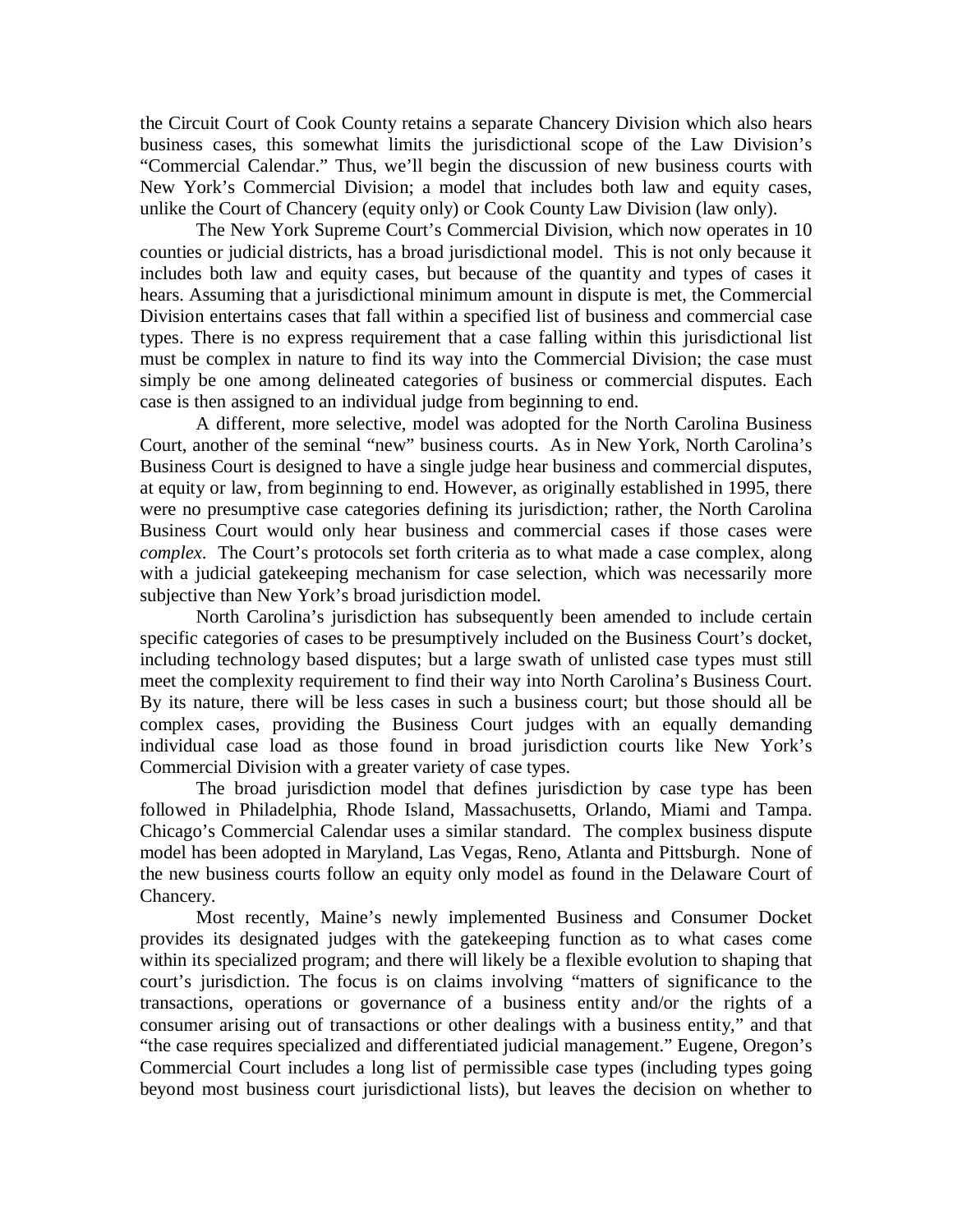accept a case to the Presiding Judge. In South Carolina's new statewide business court pilot program, jurisdiction exists over 6 specific statutes and "such other cases as the Chief Justice may determine."

### *The "New" Court of Chancery*

A fascinating development among the new business courts is a change in the "old" business court, the Delaware Court of Chancery. In 2003, Maryland implemented its statewide Business and Technology Case Management Program ("BTCMP"). In doing so, it became the first state with a functioning business court to expressly include technology disputes, *e.g.*, computer technology, biotech, *etc.*, in its jurisdiction. While technology disputes are typically business based, and thus arguably within a business court's jurisdiction in any event, Maryland's express use of the term, coupled with extensive plans on judicial education, made a statement that Maryland intended to become especially capable in handling cases that would mark the new  $21<sup>st</sup>$  century economy.

Within a few months of the BTCMP's implementation, Maryland's neighbor made significant changes in Chancery's historic jurisdiction to reach over into the lawside, *i.e.* to permit the Chancery Court to become a commercial court as well as a business court. Through executive and legislative effort, the Chancery Court's statutory jurisdiction was expanded to include some forms of solely monetary disputes within its original jurisdiction, expressly including technology disputes. This jurisdiction over purely law-side matters was a significant innovation. Additionally, the new statutes provided that Chancery Judges could mediate certain types of commercial disputes, including technology-based disputes; again, even if the disputes involved solely monetary claims. This was the fruition of a "mediation-only" jurisdiction concept, originally conceived in 2001, that would lend the expertise of these business court jurists to commercial litigants in assisting in the resolution of purely monetary disputes; another significant innovation on the historic equity only jurisdiction.

These expansive statutes were not so dramatic, however, as to give Chancery concurrent jurisdiction with Delaware's Superior Court over all business disputes. Further, the new jurisdiction includes a minimum amount in dispute of \$1 Million; and it does not permit for jury trials, unlike the new business courts. It does signal that Delaware is making the extraordinary bench and resources of the Chancery Court available in an wider range of case types, including technology based disputes. Thus, by including some purely commercial actions within its ambit, we might say that Chancery has become part of the new business court trend.

## *Why Have Specialized Business Courts At All?*

There is a perceived need to create a stable and reliably informed system for administering and deciding business and commercial cases. In this respect, business courts are part of a greater movement toward specialization. While there are some estimable opponents of judicial specialization, the theory is that a judge who is consistently hearing a limited – though not small -- universe of case types will develop a greater knowledge and expertise in both the subject matter of these cases and in their procedural management. This will permit these specialist judges to make more reliable and informed decisions, and to do so with greater efficiency.

While many analogies may be offered – "you wouldn't go to a thoracic surgeon for lower back surgery" – the most common point offered in support of judicial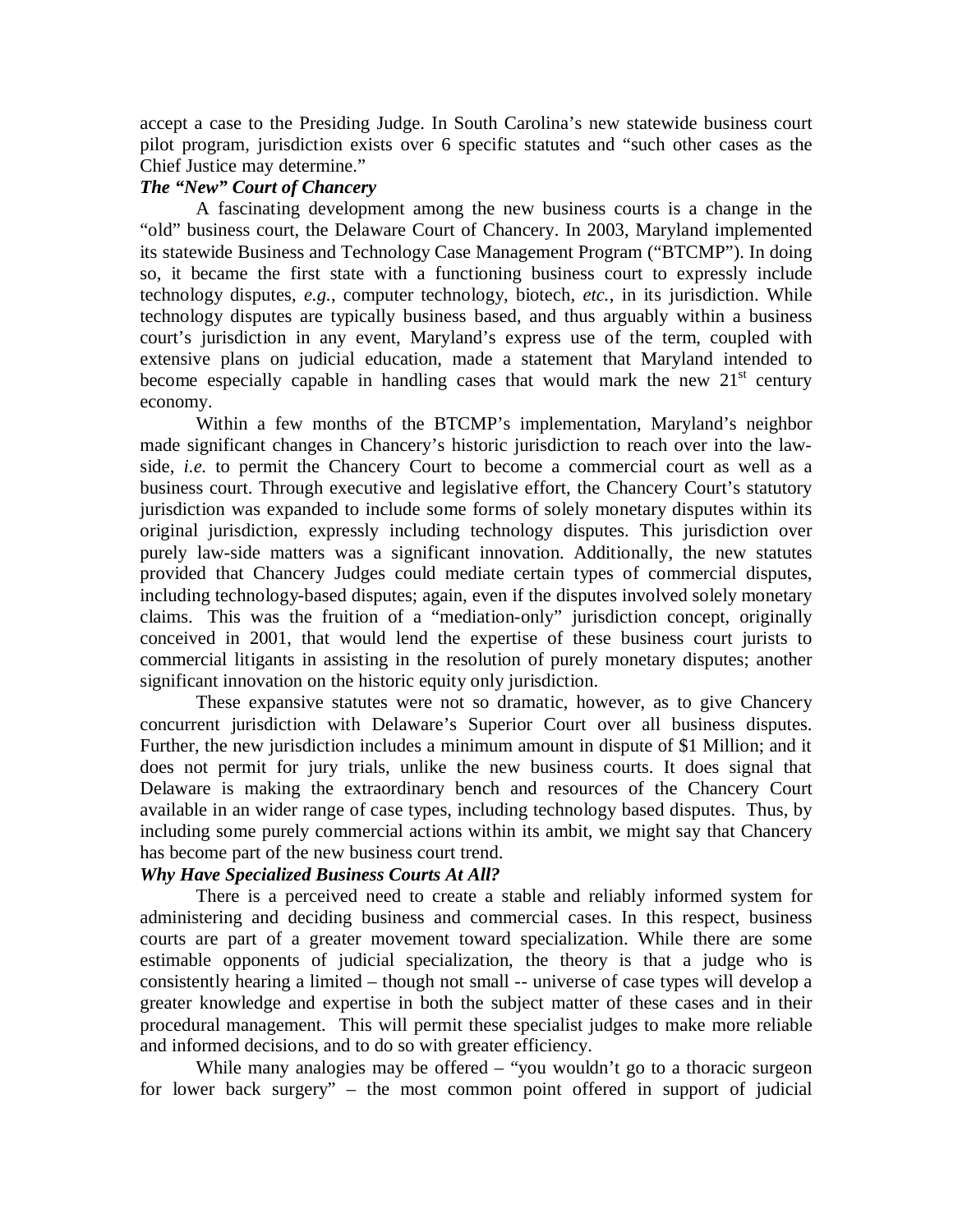specialization is the fact that lawyers specialize in the areas of the law that they practice. Thus, if it is working for lawyers it will work behind the bench as well.

From another angle, there is also a concern over appearances, *i.e.*, it won't do to have lawyers with decades of experience in an area of the law having their cases decided by judges who have little or no experience with the subtleties of that subject. It theoretically undermines the system when a lawyer on the losing side can tell the client – whether true or not -- that the judge simply did not understand the law; implying that the lawyer is an expert in the field so the judge must be wrong, and therefore a court system that allows judges who don't know the law to decide cases must be unreliable.

There are arguments against judicial specialization, *e.g.*, risks of myopia, lack of cross-pollinating ideas from learning other fields of the law, having the same judge hearing all cases in the same subjects for too long, *etc*. Further, there is the argument that all judges already have a specialization that goes beyond any single subject area and encompasses all subjects, *i.e.*, judging itself.

In light of the number of criminal cases federal judges have on their dockets, and non-business statutory or diversity matters they hear having nothing to do with business disputes, there is yet no great outcry against federal judges hearing business cases. It remains to be seen if the specialized business court judges will start taking cases from federal courts because they pose a lower risk of unpredictable results. If an out-of-state business is sued in one of the business courts, it can remove to federal court. A study on removal, or the lack thereof, in these circumstances would prove useful; as well as a study on out-of-state businesses as business court plaintiffs. There is some anecdotal evidence that contracting parties are including state business courts in choice of venue provisions.

#### *Why Are More Business Courts Being Created?*

A core of business courts have survived their initial pilot phases, and developed roots within their court systems. These programs have garnered respect locally, and sometimes regionally or nationally for their expertise, efficacy and internal efficiencies, as well as because of the belief that taking business and commercial cases off of the general docket allows other kinds of cases to move more efficiently as well. Such results have merited, and continue to merit, emulation and consideration by other states.

This is not simply a "you've got one so I better get one" attitude, or a competition over which state can have the best court system *qua* court system. However, competitive implications between cities and states are undeniable. The business court becomes a means to give businesses and their lawyers confidence that business and commercial disputes will be decided with informed and deliberate reasoning. This adds a component of stability to a state, region or city that wants to keep or attract businesses. If a city or state has such a court, and its neighbor does not, that neighboring city or state may come to sense a potential disadvantage. The concentration of business courts along the East Coast may be explained, in some part, by this potential for competitive disadvantage.

Still, not every state court system has adopted a business court when presented with the possibility. In New Jersey, which has had business court pilot programs in Bergen and Essex Counties for over ten years, the Supreme Court rejected legislative efforts to create a commercial division within the state trial court. Oklahoma's Supreme Court has not acted on 2003 legislative authorization to create business courts in Oklahoma City and Tulsa, though it has not rejected that concept either. In Colorado, the